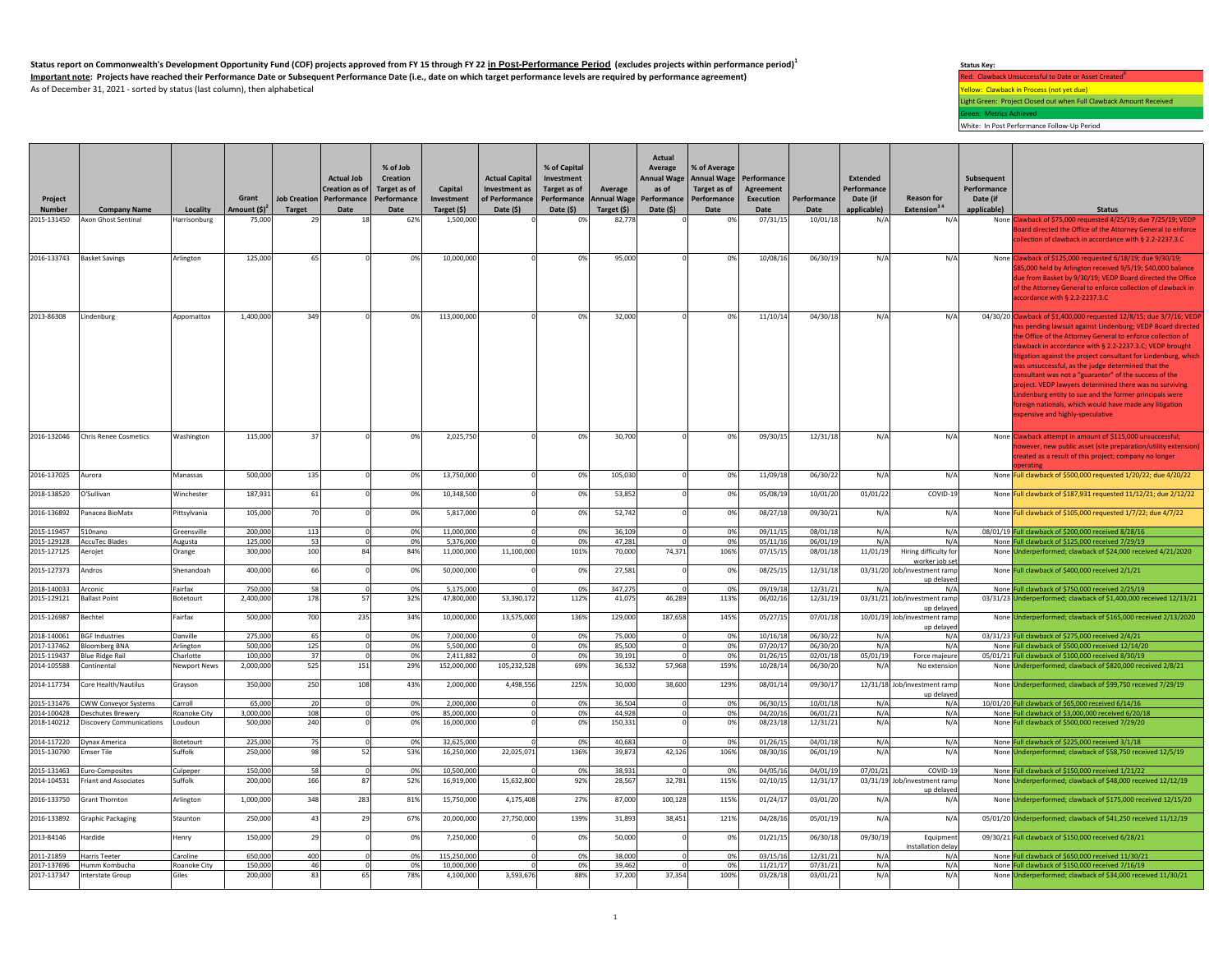**Status report on Commonwealth's Development Opportunity Fund (COF) projects approved from FY 15 through FY 22 in Post-Performance Period (excludes projects within performance period)<sup>1</sup>** Important note: Projects have reached their Performance Date or Subsequent Performance Date (i.e., date on which target performance levels are required by performance agreement) As of December 31, 2021 - sorted by status (last column), then alphabetical  $\overline{Y}$  and  $\overline{Y}$  and  $\overline{Y}$  and  $\overline{Y}$  and  $\overline{Y}$  and  $\overline{Y}$  and  $\overline{Y}$  and  $\overline{Y}$  and  $\overline{Y}$  and  $\overline{Y}$  and  $\overline{Y}$  and  $\over$ 

**Status Key:** Light Green: Project Closed out when Full Clawback Amount Received Green: Metrics Achieved

White: In Post Performance Follow-Up Period

| Project<br>Number          | <b>Company Name</b>                                        | Locality                | Grant<br>Amount $(5)^2$ | <b>Target</b> | <b>Actual Job</b><br>Creation as of<br>Job Creation   Performance  <br>Date | % of Job<br><b>Creation</b><br>Target as of<br>Performance<br>Date | Capital<br>Investment<br>Target (\$) | <b>Actual Capital</b><br>Investment as<br>of Performance<br>Date $(5)$ | % of Capital<br>Investment<br>Target as of<br>Performance<br>Date (\$) | Average<br>Annual Wage Performance<br>Target (\$) | Actual<br>Average<br><b>Annual Wage</b><br>as of<br>Date (\$) | % of Average<br><b>Annual Wage</b><br>Target as of<br>Performance<br>Date | Performance<br><b>Agreement</b><br>Execution<br>Date | Performance<br>Date  | <b>Extended</b><br>Performance<br>Date (if<br>applicable) | <b>Reason for</b><br>Extension <sup>34</sup> | Subsequent<br>Performance<br>Date (if<br>applicable) | <b>Status</b>                                                                                                                      |
|----------------------------|------------------------------------------------------------|-------------------------|-------------------------|---------------|-----------------------------------------------------------------------------|--------------------------------------------------------------------|--------------------------------------|------------------------------------------------------------------------|------------------------------------------------------------------------|---------------------------------------------------|---------------------------------------------------------------|---------------------------------------------------------------------------|------------------------------------------------------|----------------------|-----------------------------------------------------------|----------------------------------------------|------------------------------------------------------|------------------------------------------------------------------------------------------------------------------------------------|
| 2017-137670                | lennchem                                                   | Russell                 | 100,000                 | 40            | 35                                                                          | 88%                                                                | 5.000.000                            | 4.489.597                                                              | 90%                                                                    | 38.740                                            | 43,146                                                        | 111%                                                                      | 07/01/17                                             | 09/01/20             | N/A                                                       | N/A                                          |                                                      | 09/01/22 Underperformed; clawback of \$6,000 received 5/14/21                                                                      |
| 2015-131448                | KmX                                                        | Accomack                | 40.000                  | 16            | $\Omega$                                                                    | 0%                                                                 | 2,075,500                            |                                                                        | 0%                                                                     | 41,125                                            |                                                               | N/A                                                                       | 06/15/16                                             | 06/01/19             | N/A                                                       | N/A                                          |                                                      | None Full clawback of \$40,000 received 7/26/18                                                                                    |
| 2012-66334                 | Liberty-Source                                             | Hampton                 | 300,000                 | 596           | 158                                                                         | 27%                                                                | 1,526,142                            | 1,529,140                                                              | 100%                                                                   | 34,599                                            | 35,781                                                        | 103%                                                                      | 08/08/14                                             | 06/30/17             |                                                           | 06/30/19 Job/investment ramp                 |                                                      | None Underperformed; clawback of \$110,250 received 1/28/21                                                                        |
|                            |                                                            |                         |                         |               |                                                                             |                                                                    |                                      |                                                                        |                                                                        |                                                   |                                                               |                                                                           |                                                      |                      |                                                           | up delayed                                   |                                                      |                                                                                                                                    |
| 2018-138157                | LifeNet Health                                             | Virginia Beach          | 700,000                 | 321           | 101                                                                         | 31%                                                                | 12,254,000                           | 12,963,123                                                             | 106%                                                                   | 70,524                                            | 72,274                                                        | 102%                                                                      | 11/29/17                                             | 12/31/20             | N/A                                                       |                                              |                                                      | None Underperformed; clawback of \$241,500 received 6/11/20                                                                        |
|                            |                                                            |                         |                         |               | $\Omega$                                                                    | 0%                                                                 |                                      | $\Omega$                                                               | 0%                                                                     |                                                   |                                                               | 0%                                                                        | 05/06/16                                             |                      | N/A                                                       | N/A                                          |                                                      | None Full clawback of \$85,000 received 3/18/21                                                                                    |
| 2016-134270<br>2015-126996 | <b>Lohmann Specialties</b><br>Mavalerio                    | Orange<br>Hanover       | 85,000<br>50,000        | 56<br>55      | $\Omega$                                                                    | 0%                                                                 | 6,700,000<br>5,000,000               | $\Omega$                                                               | 0%                                                                     | 51,429<br>38,693                                  |                                                               | 0%                                                                        | 04/02/15                                             | 12/31/20<br>06/30/19 | N/A                                                       | N/A                                          |                                                      | None Full clawback of \$50,000 received 6/30/20                                                                                    |
| 2018-138566                | Microstrategy                                              | Fairfax                 | 1.000.000               | 300           | $\Omega$                                                                    | 0%                                                                 | 6.000.000                            | $\Omega$                                                               | 0%                                                                     | 95.000                                            |                                                               | 0%                                                                        | 07/31/18                                             | 03/01/21             | N/A                                                       | N/A                                          |                                                      | None Full clawback of \$1,000,000 received 7/1/21                                                                                  |
| 2017-138073                | Mohawk                                                     | Rockbridge              | 73.000                  | 15            | $\Omega$                                                                    | 0%                                                                 | 10.000.000                           | $\Omega$                                                               | 0%                                                                     | 34.888                                            | $\Omega$                                                      | 0%                                                                        | 07/24/18                                             | 03/01/21             | N/A                                                       | N/A                                          |                                                      | None Full clawback of \$73,000 received 4/6/21                                                                                     |
| 2016-132059                | Movement Mortgage                                          | Norfolk                 | 600.000                 | 200           | $\Omega$                                                                    | 0%                                                                 | 2.000.000                            | $\Omega$                                                               | 0%                                                                     | 44.000                                            |                                                               | 0%                                                                        | 11/29/16                                             | 09/01/19             | N/A                                                       | N/A                                          |                                                      | None Full clawback of \$600,000 received 1/30/2020                                                                                 |
| 2015-131487                | MTC Transformer/ Schaffner Wythe                           |                         | 175,000                 | 79            | 32                                                                          | 41%                                                                | 3,128,336                            | 1,516,476                                                              | 48%                                                                    | 38,517                                            | 46,352                                                        | 120%                                                                      | 10/13/15                                             | 01/01/19             | N/A                                                       | N/A                                          |                                                      | None Underperformed; clawback of \$97,125 received 8/19/19                                                                         |
|                            |                                                            |                         |                         |               |                                                                             |                                                                    |                                      |                                                                        |                                                                        |                                                   |                                                               |                                                                           |                                                      |                      |                                                           |                                              |                                                      |                                                                                                                                    |
| 2015-129126                | Norfolk Southern                                           | Norfolk                 | 1,925,000               | 165<br>46     | $\mathbf{0}$                                                                | 0%                                                                 | 8,200,000                            |                                                                        | 0%                                                                     | 97,000                                            |                                                               | 0%                                                                        | 04/25/16                                             | 06/01/16             | N/A                                                       | N/A                                          |                                                      | 06/01/26 Full clawback of \$1,925,000 received 12/26/18                                                                            |
| 2014-95527                 | <b>Nulife Glass</b>                                        | Bristol                 | 110,000                 |               |                                                                             | 0%                                                                 | 5,900,000                            |                                                                        | 0%                                                                     | 36,630                                            |                                                               | 0%                                                                        | 01/09/15                                             | 12/31/17             | N/A                                                       | N/A                                          |                                                      | 12/31/19 Full clawback of \$110,000 received 1/29/19 after VEDP's<br>oard of Directors directed the Office of the Attorney General |
| 2016-137022                | Owens & Minor                                              | <b>Richmond City</b>    | 1,500,000               | 300           | 151                                                                         | 50%                                                                | 15,000,000                           | 8,361,343                                                              | 56%                                                                    | 52,700                                            | 52,821                                                        | 100%                                                                      | 07/10/17                                             | 03/31/20             | N/A                                                       | N/A                                          |                                                      | None Underperformed: clawback of \$750,000 received 1/28/21                                                                        |
|                            |                                                            |                         |                         |               |                                                                             |                                                                    |                                      |                                                                        |                                                                        |                                                   |                                                               |                                                                           |                                                      |                      |                                                           |                                              |                                                      |                                                                                                                                    |
| 2015-129641                | Peet's Coffee & Tea                                        | Suffolk                 | 1.000.000               | 135           | $\Omega$                                                                    | 0%                                                                 | 58,799,600                           |                                                                        | 0%                                                                     | 38.625                                            |                                                               | 0%                                                                        | 11/09/16                                             | 12/31/19             | 03/31/21                                                  | Construction delay                           |                                                      | None Full clawback of \$1,000,000 received 3/30/20                                                                                 |
| 2015-126998                | <b>Qore Solutions</b>                                      | Washington              | 500,000                 | 140           |                                                                             | 0%                                                                 | 12,800,000                           |                                                                        | 0%                                                                     | 45,000                                            |                                                               | 0%                                                                        | 08/11/15                                             | 12/31/18             | N/A                                                       | N/A                                          |                                                      | None Partial repayment of \$45,242 received 7/14/2021 from                                                                         |
|                            |                                                            |                         |                         |               |                                                                             |                                                                    |                                      |                                                                        |                                                                        |                                                   |                                                               |                                                                           |                                                      |                      |                                                           |                                              |                                                      | ankruptcy proceedings after VEDP's Board of Directors                                                                              |
| 2018-138460                | Service Center Metals<br><b>ST Tissue</b>                  | Prince George           | 200,000                 | 58<br>50      | $\mathbf 0$<br>58                                                           | 0%                                                                 | 45,243,000                           | 22,745,850                                                             | 0%<br>65%                                                              | 55,411                                            | 59,000                                                        | 0%                                                                        | 12/01/18                                             | 07/01/21             | N/A                                                       | N/A<br>N/A                                   |                                                      | None Full clawback of \$200,000 received 2/12/21                                                                                   |
| 2016-136952                |                                                            | Isle of Wight           | 167,500                 |               |                                                                             | 116%                                                               | 35,000,000                           |                                                                        |                                                                        | 53,000                                            |                                                               | 111%                                                                      | 11/01/16                                             | 12/31/19             | N/A                                                       |                                              |                                                      | None Underperformed; clawback of \$29,313 received 12/18/20                                                                        |
| 2014-100437                | <b>Tadano Mantis</b>                                       | Tazewell                | 100,000                 | 25            |                                                                             | 0%                                                                 | 2,500,000                            |                                                                        | 0%                                                                     | 31,200                                            |                                                               | 0%                                                                        | 07/13/15                                             | 09/01/18             | 12/01/19                                                  | Hiring difficulty for                        |                                                      | 12/01/20 Full clawback of \$100,000 received 3/5/2020                                                                              |
|                            |                                                            |                         |                         |               |                                                                             |                                                                    |                                      |                                                                        |                                                                        |                                                   |                                                               |                                                                           |                                                      |                      |                                                           | worker job se                                |                                                      |                                                                                                                                    |
| 2015-131904                | <b>TE Connectivity</b><br><b>Measurement Specialties</b> ) | Hampton                 | 200,000                 | 66            |                                                                             | 0%                                                                 | 9,000,000                            |                                                                        | 0%                                                                     | 42,727                                            |                                                               | 0%                                                                        | 12/15/15                                             | 07/31/18             | N/A                                                       | N/A                                          |                                                      | None Full clawback of \$200,000 received 10/23/17                                                                                  |
| 2015-129677                | TeleTech                                                   | Scott                   | 75,000                  | 300           | 117                                                                         | 39%                                                                | 1,525,000                            | 1,525,790                                                              | 100%                                                                   | 20,800                                            | 22,143                                                        | 106%                                                                      | 02/09/16                                             | 07/01/19             |                                                           | 10/01/20 Job/investment ramp<br>un delaver   |                                                      | 10/01/22 Underperformed; clawback of \$22,875 received 5/24/21                                                                     |
| 2014-117221                | <b>Tenry Pharmaceutical</b>                                | Petersburg              | 1.000.000               | 376           | $\Omega$                                                                    | 0%                                                                 | 15.000.000                           |                                                                        | 0%                                                                     | 66.194                                            |                                                               | 0%                                                                        | 10/24/14                                             | 12/31/17             | N/A                                                       | N/A                                          |                                                      | None Full clawback of \$1,000,000 received 8/3/15                                                                                  |
| 2017-137634                | Thomson Reuters                                            | Richmond City           | 50,000                  | 68            | 51                                                                          | 75%                                                                | 2,181,000                            | 2,049,040                                                              | 94%                                                                    | 120,000                                           | 165,017                                                       | 138%                                                                      | 02/07/20                                             | 12/31/20             | N/A                                                       | N/A                                          |                                                      | None Underperformed; clawback of \$6,250 received 9/22/21                                                                          |
| 2018-138265                | Jnison                                                     | Pittsylvania            | 105,000                 | 35            | $\Omega$                                                                    | 0%                                                                 | 5,041,462                            |                                                                        | 0%                                                                     | 51,771                                            |                                                               | 0%                                                                        | 01/04/18                                             | 12/31/20             | N/A                                                       | N/A                                          |                                                      | 12/31/22 Full clawback of \$105,000 received 3/22/21                                                                               |
| 2016-137019                | <b>Universal Companies</b>                                 | Washington              | 90,000                  | 30            |                                                                             | 0%                                                                 | 1,500,000                            |                                                                        | 0%                                                                     | 50,000                                            |                                                               | 0%                                                                        | 04/07/17                                             | 06/01/22             | N/A                                                       | N/A                                          |                                                      | 06/01/24 Full clawback of \$90,000 received 11/10/21                                                                               |
| 2014-115293                | Wolverine                                                  | Montgomery              | 250,000                 | 93            |                                                                             | 71%                                                                | 10,625,000                           | 11,880,000                                                             | 112%                                                                   | 34,609                                            | 51,242                                                        | 148%                                                                      | 01/26/15                                             | 03/01/18             | N/A                                                       | N/A                                          |                                                      | None Underperformed; clawback of \$36,250 received 7/23/18                                                                         |
| 2014-111161                | <b>3B Consulting</b>                                       | Russell                 | 50,000                  | 15            | 17                                                                          | 113%                                                               | 2,500,000                            | 2,702,462                                                              | 108%                                                                   | 65,000                                            | 65,416                                                        | 101%                                                                      | 06/12/15                                             | 06/01/18             |                                                           | 06/01/19 Job/investment ramp<br>up delayer   | None                                                 | letrics Achieved                                                                                                                   |
| 2015-129649                | Aldi Food                                                  | Dinwiddie               | 450,000                 | 145           | 158                                                                         | 109%                                                               | 57.000.000                           | 66.759.405                                                             | 117%                                                                   | 46.204                                            | 52.500                                                        | 114%                                                                      | 08/16/16                                             | 09/01/19             | N/A                                                       | N/A                                          | None                                                 | etrics Achieved                                                                                                                    |
| 2017-137490                | American Institutes for                                    | Arlington               | 500,000                 | 320           | 291                                                                         | 91%                                                                | 12,500,000                           | 13,730,556                                                             | 110%                                                                   | 90,000                                            | 104,062                                                       | 116%                                                                      | 02/07/18                                             | 02/01/21             | N/A                                                       | N/A                                          | <b>None</b>                                          | letrics Achieved                                                                                                                   |
|                            | Research                                                   |                         |                         |               |                                                                             |                                                                    |                                      |                                                                        |                                                                        |                                                   |                                                               |                                                                           |                                                      |                      |                                                           |                                              |                                                      |                                                                                                                                    |
|                            | 2016-133139 American Woodmark                              | Frederick               | 550,000                 | 55            | 56                                                                          | 102%                                                               | 30,000,000                           | 32,930,000                                                             | 110%                                                                   | 45,500                                            | 61,055                                                        | 134%                                                                      | 02/08/17                                             | 03/01/20             | N/A                                                       | N/A                                          | None                                                 | etrics Achieved                                                                                                                    |
| 2017-137698                | Ariake<br>Atarfil                                          | Harrisonburg<br>Suffolk | 75,000                  | 22            | 32                                                                          | 145%                                                               | 17,000,000                           | 16,081,966                                                             | 95%<br>127%                                                            | 40,000                                            | 42,245                                                        | 106%                                                                      | 01/24/18                                             | 03/31/21             | N/A                                                       | N/A<br>N/A                                   | None                                                 | trics Achiever                                                                                                                     |
| 2016-134880<br>2015-129653 | Carfax                                                     | Fairfax                 | 60,000<br>150,000       | 15<br>120     | 17<br>150                                                                   | 113%<br>125%                                                       | 5,139,122<br>5,000,000               | 6,532,716<br>8,380,713                                                 | 168%                                                                   | 52,547<br>95,000                                  | 52,865<br>96.886                                              | 101%<br>102%                                                              | 07/20/17<br>09/01/15                                 | 06/01/20<br>12/31/18 | N/A<br>N/A                                                | N/A                                          | None<br>None                                         | trics Achiever<br>trics Achiever                                                                                                   |
| 2018-138491                | Cogar                                                      | Giles                   | 150,000                 | 60            | 57                                                                          | 95%                                                                | 2,500,000                            | 2.336.033                                                              | 93%                                                                    | 40,267                                            | 47,196                                                        | 117%                                                                      | 03/26/18                                             | 03/31/21             | N/A                                                       | N/A                                          | None                                                 | trics Achieved                                                                                                                     |
| 2016-131915                | Colonna's                                                  | Norfolk                 | 200,000                 | 51            | 64                                                                          | 125%                                                               | 34,250,000                           | 41,363,047                                                             | 121%                                                                   | 46,072                                            | 58,370                                                        | 127%                                                                      | 03/22/16                                             | 03/31/19             | 06/30/20                                                  | Hiring difficulty for                        | <b>None</b>                                          | letrics Achieved                                                                                                                   |
|                            |                                                            |                         |                         |               |                                                                             |                                                                    |                                      |                                                                        |                                                                        |                                                   |                                                               |                                                                           |                                                      |                      |                                                           | worker job set                               |                                                      |                                                                                                                                    |
| 2014-117215                | <b>Continental Teves</b>                                   | Culpeper                | 175,000                 | 25            | 19                                                                          | 76%                                                                | 49,004,750                           | 60,115,054                                                             | 123%                                                                   | 59.971                                            | 65,867                                                        | 110%                                                                      | 02/24/16                                             | 12/31/19             |                                                           | 06/30/20 Job/investment ramp                 |                                                      | None Metrics Achieved                                                                                                              |
| 2015-122398                | <b>Dominion Packaging</b>                                  | Henrico                 | 150,000                 | 60            | 60                                                                          | 100%                                                               | 25,100,000                           | 30,723,852                                                             | 122%                                                                   | 53,000                                            | 56,040                                                        | 106%                                                                      | 11/30/16                                             | 12/31/19             | N/A                                                       | up delayed<br>N/A                            | None                                                 | etrics Achieve                                                                                                                     |
| 2015-126985                | Ernst & Young                                              | Fairfax                 | 1,300,000               | 462           | 943                                                                         | 204%                                                               | 12,666,600                           | 14,622,328                                                             | 115%                                                                   | 98,042                                            | 119,194                                                       | 122%                                                                      | 02/05/16                                             | 12/31/18             | N/A                                                       | N/A                                          | None                                                 | trics Achieve                                                                                                                      |
| 2015-128495                | <b>Hubbell Lighting</b>                                    | Montgomery              | 100,000                 | 100           | 90                                                                          | 90%                                                                | 4,665,000                            | 5,875,081                                                              | 126%                                                                   | 38,526                                            | 44,064                                                        | 114%                                                                      | 06/30/15                                             | 09/01/18             | N/A                                                       | N/A                                          | None                                                 | trics Achieve                                                                                                                      |
| 2017-138144                | <b>Intertape Polymer</b>                                   | Pittsylvania            | 50,000                  | 15            | 30                                                                          | 200%                                                               | 7,000,000                            | 15,064,190                                                             | 215%                                                                   | 40,066                                            | 60,847                                                        | 152%                                                                      | 11/01/17                                             | 12/31/20             | N/A                                                       | N/A                                          | None                                                 | trics Achieve                                                                                                                      |
| 2014-90327                 | James Hardie                                               | Pulaski                 | 250,000                 | 69            | 82                                                                          | 119%                                                               | 25,000,000                           | 29,771,354                                                             | 119%                                                                   | 36,795                                            | 40,393                                                        | 110%                                                                      | 12/09/14                                             | 12/31/17             | N/A                                                       | N/A                                          | None                                                 | trics Achieve                                                                                                                      |
| 2014-103167                | K <sub>2</sub> M                                           | Loudoun                 | 450,000                 | 97            | 95                                                                          | 98%                                                                | 28,400,000                           | 30,387,890                                                             | 107%                                                                   | 103,000                                           | 103,345                                                       | 100%                                                                      | 12/12/14                                             | 03/31/18             | N/A                                                       | N/A                                          | None                                                 | trics Achieve                                                                                                                      |
| 2014-117740                | Lidl                                                       | Spotsylvania            | 1,000,000               | 80            | 89                                                                          | 111%                                                               | 125,000,000                          | 126,544,566                                                            | 101%                                                                   | 80,000                                            | 80,441                                                        | 101%                                                                      | 07/22/15                                             | 06/30/18             | N/A                                                       | N/A                                          | None                                                 | trics Achieve                                                                                                                      |
| 2014-114342                | l i dl<br>McKesson                                         | Arlington               | 4,000,000<br>500,000    | 500<br>135    | 464<br>138                                                                  | 93%<br>102%                                                        | 77,000,000                           | 92,907,929<br>12,297,436                                               | 121%<br>101%                                                           | 128,000<br>104,000                                | 128.066<br>117,091                                            | 100%<br>113%                                                              | 11/01/15                                             | 06/30/20<br>12/31/17 | N/A<br>N/A                                                | N/A<br>N/A                                   | None<br>None                                         | trics Achieve<br>trics Achieve                                                                                                     |
| 2014-108780<br>2015-123227 | Microsoft BN7                                              | Henrico<br>Mecklenburg  | 700,000                 | 42            | 50                                                                          | 119%                                                               | 12,200,000<br>402,400,000            | 824,504,900                                                            | 205%                                                                   | 45,000                                            | 59,400                                                        | 132%                                                                      | 11/26/14<br>11/12/15                                 | 01/31/19             | N/A                                                       | N/A                                          | None                                                 | trics Achieve                                                                                                                      |
| 2015-126848                | Microsoft BN8                                              | Mecklenburg             | 500,000                 | 44            | 54                                                                          | 123%                                                               | 251,590,000                          | 688,425,394                                                            | 274%                                                                   | 47,000                                            | 64.313                                                        | 137%                                                                      | 08/24/16                                             | 07/01/19             | N/A                                                       | N/A                                          | None                                                 | trics Achieved                                                                                                                     |
| 2015-128250                | Monogram Foods                                             | Henry                   | 600.000                 | 301           | 365                                                                         | 121%                                                               | 43.719.750                           | 91.829.189                                                             | 210%                                                                   | 25.666                                            | 27.243                                                        | 106%                                                                      | 06/01/15                                             | 07/01/19             | N/A                                                       | N/A                                          | None                                                 | trics Achieved                                                                                                                     |
| 2017-137362                | Nestle                                                     | Arlington               | 6,000,000               | 748           | 813                                                                         | 109%                                                               | 36,300,000                           | 39,581,952                                                             | 109%                                                                   | 127,719                                           | 140,230                                                       | 110%                                                                      | 05/01/17                                             | 12/31/19             | N/A                                                       | N/A                                          | None                                                 | trics Achieve                                                                                                                      |
| 2015-128650                | Niagara Bottling                                           | Chesterfield            | 500,000                 | 76            | 114                                                                         | 150%                                                               | 95,440,093                           | 111,126,731                                                            | 116%                                                                   | 50,630                                            | 53,427                                                        | 106%                                                                      | 07/22/16                                             | 09/30/19             | N/A                                                       | N/A                                          | None                                                 | trics Achieved                                                                                                                     |
| 2015-131457                | NorrisBuilt                                                | Wise                    | 75,000                  | 24            | 26                                                                          | 108%                                                               | 1,500,000                            | 1,500,000                                                              | 100%                                                                   | 29,000                                            | 33,000                                                        | 114%                                                                      | 10/22/15                                             | 02/01/19             | N/A                                                       | N/A                                          | None                                                 | etrics Achieved                                                                                                                    |
| 2016-136960                | Pacific Life                                               | Lynchburg               | 500,000                 | 300           | 293                                                                         | 98%                                                                | 3,698,800                            | 13,326,252                                                             | 360%                                                                   | 51,527                                            | 67,697                                                        | 131%                                                                      | 10/03/16                                             | 12/31/19             |                                                           | 03/31/21 Job/investment ramp<br>up delayed   | <b>None</b>                                          | letrics Achieved                                                                                                                   |
| 2016-131907 Ply Gem        |                                                            | Franklin                | 100,000                 | 76            | 84                                                                          | 111%                                                               | 1,980,000                            | 4,430,934                                                              | 224%                                                                   | 26,083                                            | 30,261                                                        | 116%                                                                      | 02/29/16                                             | 09/01/19             | N/A                                                       | N/A                                          | None                                                 | etrics Achieved                                                                                                                    |
| 2015-130780 Printpack      |                                                            | <b>Newport News</b>     | 150,000                 | 50            | 50                                                                          | 100%                                                               | 25,700,000                           | 31,165,461                                                             | 121%                                                                   | 42,840                                            | 43,052                                                        | 100%                                                                      | 06/09/16                                             | 09/01/20             | N/A                                                       | N/A                                          | None                                                 | etrics Achieved                                                                                                                    |
| 2017-137044                | SteelFab                                                   | Emporia                 | 50.000                  | 18            | 18                                                                          | 100%                                                               | 2,144,582                            | 3,022,534                                                              | 141%                                                                   | 29.400                                            | 36.800                                                        | 125%                                                                      | 03/13/17                                             | 06/30/20             | N/A                                                       | N/A                                          | None                                                 |                                                                                                                                    |